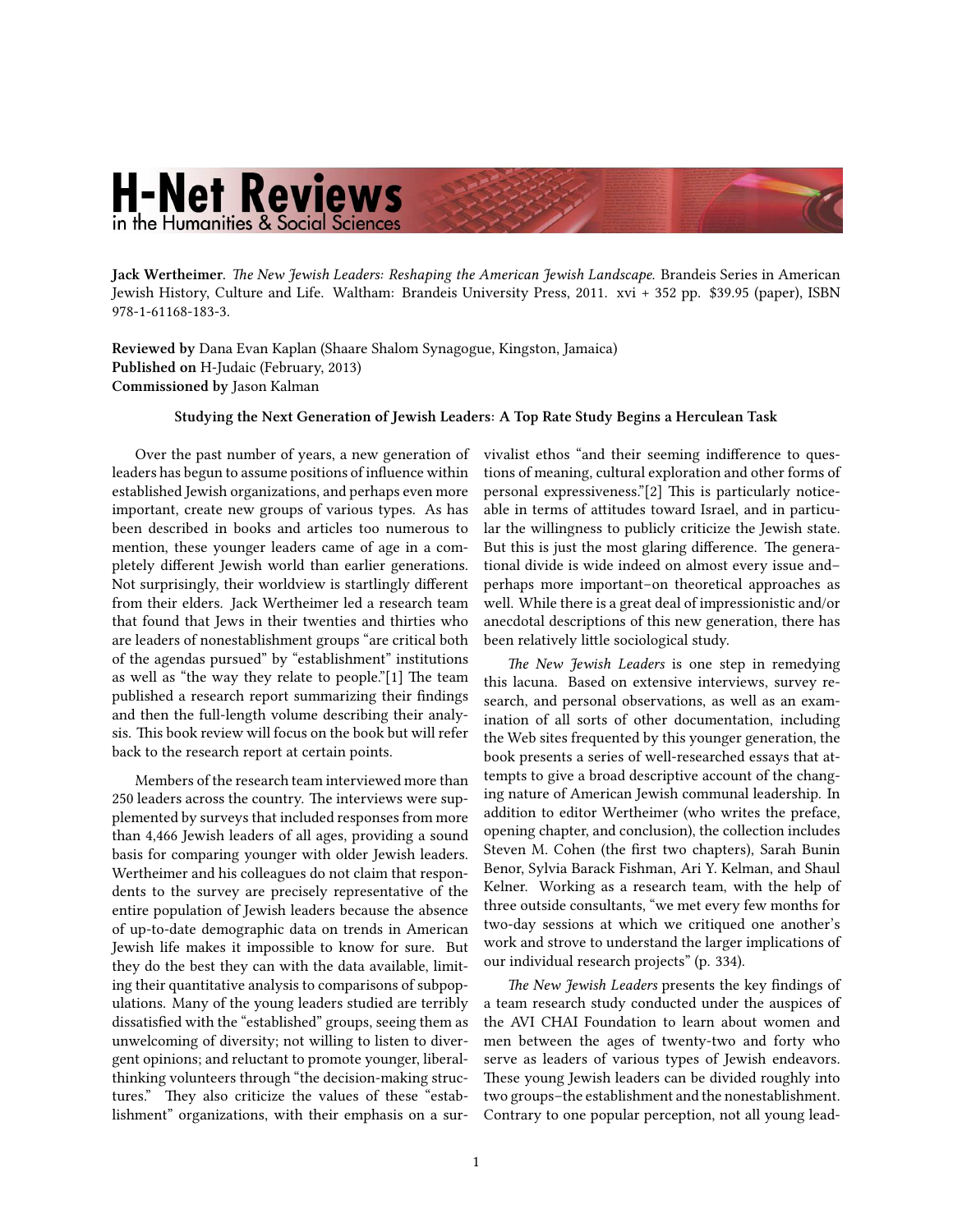ers are antiestablishment. A considerable number work for organizations promoting *protective* activities. A second group is committed to fighting for *progressive* causes, while a third group is interested in *expressive* activities.

Much of organized Jewish life in the second half of the twentieth century, the authors argue, was focused on protective activities, including defending Israel; fighting for freedom for Soviet Jewry and other oppressed communities; offering financial support to the Jewish poor in the United States; sustaining Jewish communal institutions; and, more recently, fighting assimilation by offering Jewish educational opportunities in both formal and informal frameworks. The young Jewish leaders who involve themselves with mainstream Jewish organizations, such as the Federations of Jewish Philanthropy, the American Israel Public Affairs Committee (AIPAC), American Jewish Committee, American Jewish Joint Distribution Committee, Anti-Defamation League, Friends of the Israel Defense Forces, and so forth, continue to play this protective role. Others are engaged in progressive causes like social justice projects, environmentalism, and even pro-Palestinian political initiatives. A third group is active with cutting-edge nonprofit organizations that focus on new forms of Jewish culture. This group is interested in foodways and folkways, Jewish languages, and Jewish popular culture and artistic expression. In addition, there was representation from unconventional prayer services communities, also called independent *minyanim*. Many if not most in all of these categories are funded by the very establishment they profess to disdain. Are we hearing echoes of the sixties here? The text describes how this cohort, funded by existing Jewish organizations of various sorts, has launched a slew of new initiatives directed at their age peers and attempts to interpret the meaning of all this nonconventional activity. There is no consensus on what this activity means. As Wertheimer explains, "the jury is still out. Members of the research team envision different scenarios for the future" (p. 330).

As with Wertheimer's previous efforts, the research is well done, the writing and editing is excellent, and the results are significant. The book is a bit dry and unlikely to attract the casual reader interested in contemporary Jewish issues. But that is probably not the intended audience. Some of the researchers describe how younger Jews organize, relate to collective Jewish efforts, and think about current Jewish issues. Most attempt to analyze how they reenvision American Jewish communal organization. Some of the essays seem to be written for internal consumption. They use code words that may not be familiar to even relatively conversant readers and leave out details that may be of interest to those such as myself who may be more interested in the substance rather than the theory. Nevertheless, there are a great many projects and organizations that can be followed up by simply googling their names.

Some of the findings are self-evident while others are impressionistic, overly dependent on perception. This is not the fault of the researchers but simply the nature of the times in which we live and the society that we have created. According to the results of the studies, Jews in their twenties and thirties hold diverse views, some in sync with past conceptions of Jewish life and priorities, and others at variance with them. Particularly within the "non-establishment sector," some of the researchers report "evidence" of a growing emphasis on Jewish learning and literacy, the desire to nurture religious and/or spiritual growth, and "new understandings" of Jewish peoplehood. All of this may be true, but where does that lead us? The writers try to offer us likely pathways but so much is uncertain and/or unknown.

In his 2010 report, Wertheimer argues that the attitudes of this young leadership "toward the key institutions of the organized Jewish community, the values of those institutions, and the way they bring Jews together may presage the emergence of a very different collective system."[3] Or it may not. See the problem? Predicting the future is a tough business. Wertheimer writes that the way these young leaders utilize the Internet, including blogs, "further suggests new ways of organizing and connecting people." $[4]$  We knew that already. These trends–if one can call them that–make it totally certain that there will be additional "shifts in the fortunes of Jewish organizations: Some that had been central in the twentieth century will diminish in significance; new ones with different agendas will take their place."[5] Not so surprising, although I am still in shock from the demise of the American Jewish Congress!

One point that *The New Jewish Leaders* does make clear is that with the young leaders' heavy emphasis on social justice, they support universal causes rather than parochial Jewish communal needs. This means that the scope of Jewish service is changing radically. This has been seen in numerous conflicts over the past several months, usually manifesting itself in written exchanges between someone perceived to be a Jewish particularist, such as Daniel Gordis, David Wolpe, or Wertheimer, and a Young Turk, such as Sharon Brous or Peter Beinart, out to convince the world that being Jewish means universal idealism in the nontechnical sense of the term.

Wertheimer argues that the proliferation of small or-